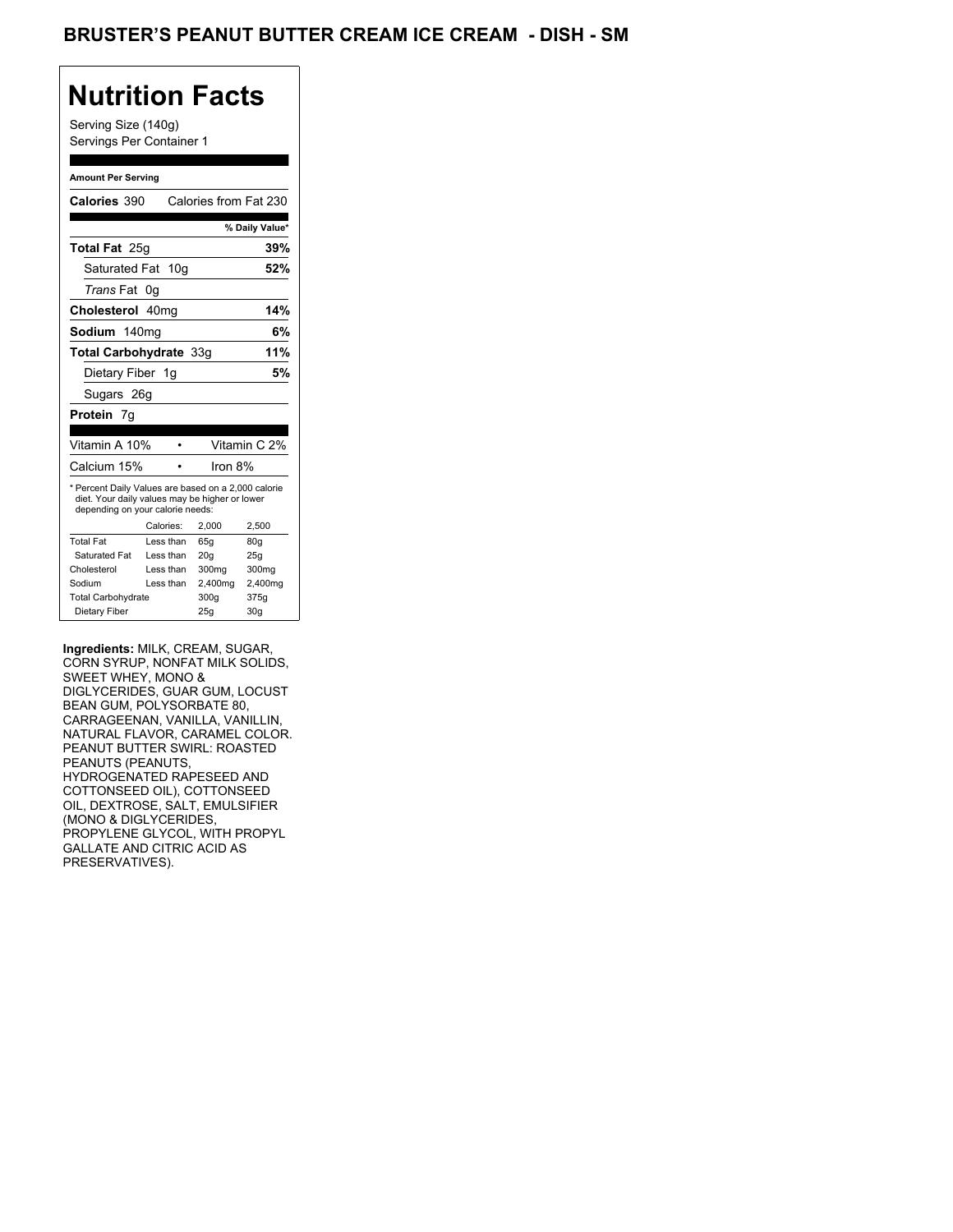### BRUSTER'S PEANUT BUTTER CREAM ICE CREAM - DISH - REG

# Nutrition Facts

Serving Size (210g) Servings Per Container 1

#### Amount Per Serving

| Calories 580                                                                                                                              |           | Calories from Fat 340 |                |
|-------------------------------------------------------------------------------------------------------------------------------------------|-----------|-----------------------|----------------|
|                                                                                                                                           |           |                       | % Daily Value* |
| Total Fat 38g                                                                                                                             |           |                       | 58%            |
| Saturated Fat 16g                                                                                                                         |           |                       | 78%            |
| Trans Fat                                                                                                                                 | 0g        |                       |                |
| Cholesterol                                                                                                                               | 65mg      |                       | 21%            |
| Sodium 210mg                                                                                                                              |           |                       | 9%             |
| Total Carbohydrate 49q                                                                                                                    |           |                       | 16%            |
| Dietary Fiber 2q                                                                                                                          |           |                       | 7%             |
| Sugars 38g                                                                                                                                |           |                       |                |
| Protein<br>11a                                                                                                                            |           |                       |                |
|                                                                                                                                           |           |                       |                |
| Vitamin A 15%                                                                                                                             |           |                       | Vitamin C 4%   |
| Calcium 20%                                                                                                                               |           | Iron 15%              |                |
| * Percent Daily Values are based on a 2,000 calorie<br>diet. Your daily values may be higher or lower<br>depending on your calorie needs: |           |                       |                |
|                                                                                                                                           | Calories: | 2,000                 | 2,500          |
| <b>Total Fat</b>                                                                                                                          | Less than | 65g                   | 80g            |
| Saturated Fat                                                                                                                             | Less than | 20q                   | 25g            |
| Cholesterol                                                                                                                               | Less than | 300 <sub>mq</sub>     | 300mg          |
| Sodium                                                                                                                                    | Less than | 2,400mg               | 2,400mg        |
| <b>Total Carbohydrate</b>                                                                                                                 |           | 300q                  | 375g           |

Ingredients: MILK, CREAM, SUGAR, CORN SYRUP, NONFAT MILK SOLIDS, SWEET WHEY, MONO & DIGLYCERIDES, GUAR GUM, LOCUST BEAN GUM, POLYSORBATE 80, CARRAGEENAN, VANILLA, VANILLIN, NATURAL FLAVOR, CARAMEL COLOR. PEANUT BUTTER SWIRL: ROASTED PEANUTS (PEANUTS, HYDROGENATED RAPESEED AND COTTONSEED OIL), COTTONSEED OIL, DEXTROSE, SALT, EMULSIFIER (MONO & DIGLYCERIDES, PROPYLENE GLYCOL, WITH PROPYL GALLATE AND CITRIC ACID AS PRESERVATIVES).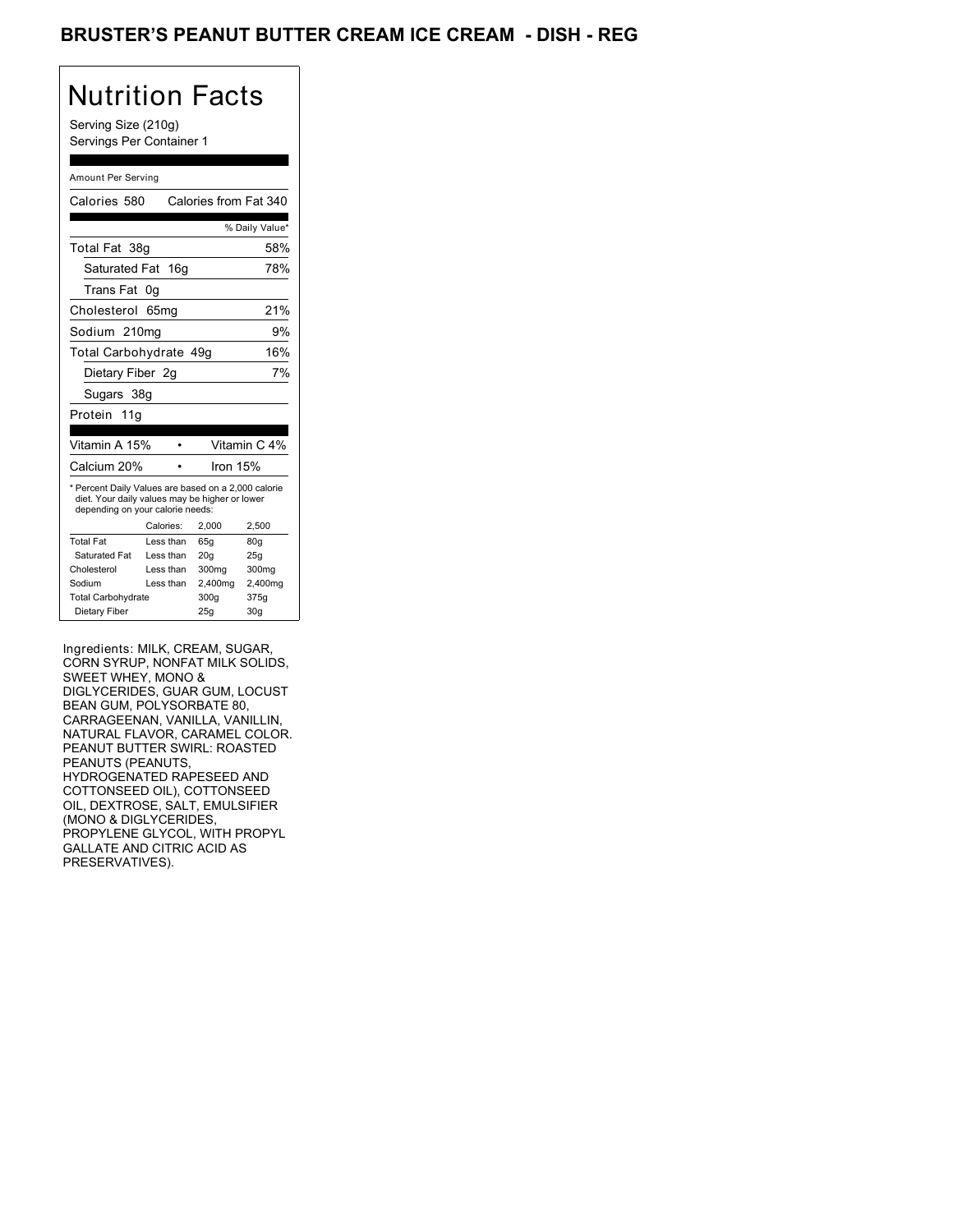### BRUSTER'S PEANUT BUTTER CREAM ICE CREAM - DISH - LG

## Nutrition Facts

Serving Size (280g) Servings Per Container 1

#### Amount Per Serving

| Calories 780                                                                                                                              |                  | Calories from Fat 450 |                 |
|-------------------------------------------------------------------------------------------------------------------------------------------|------------------|-----------------------|-----------------|
|                                                                                                                                           |                  |                       | % Daily Value*  |
| Total Fat 50g                                                                                                                             |                  |                       | 78%             |
| Saturated Fat 21g                                                                                                                         |                  |                       | 104%            |
| Trans Fat                                                                                                                                 | 0g               |                       |                 |
| Cholesterol                                                                                                                               | 85 <sub>mq</sub> |                       | 28%             |
| Sodium 280mg                                                                                                                              |                  |                       | 12%             |
| Total Carbohydrate 66q                                                                                                                    |                  |                       | 22%             |
| Dietary Fiber 2q                                                                                                                          |                  |                       | 10%             |
| Sugars 51g                                                                                                                                |                  |                       |                 |
| Protein 15g                                                                                                                               |                  |                       |                 |
|                                                                                                                                           |                  |                       |                 |
| Vitamin A 20%                                                                                                                             |                  |                       | Vitamin C 4%    |
| Calcium 25%                                                                                                                               |                  | Iron $15%$            |                 |
| * Percent Daily Values are based on a 2,000 calorie<br>diet. Your daily values may be higher or lower<br>depending on your calorie needs: |                  |                       |                 |
|                                                                                                                                           | Calories:        | 2,000                 | 2,500           |
| <b>Total Fat</b>                                                                                                                          | Less than        | 65q                   | 80g             |
| Saturated Fat                                                                                                                             | Less than        | 20q                   | 25q             |
| Cholesterol                                                                                                                               | Less than        | 300 <sub>mq</sub>     | 300mg           |
| Sodium                                                                                                                                    | Less than        | 2,400mg               | 2,400mg         |
| <b>Total Carbohydrate</b>                                                                                                                 |                  | 300q                  | 375g            |
| Dietary Fiber                                                                                                                             |                  | 25g                   | 30 <sub>g</sub> |

Ingredients: MILK, CREAM, SUGAR, CORN SYRUP, NONFAT MILK SOLIDS, SWEET WHEY, MONO & DIGLYCERIDES, GUAR GUM, LOCUST BEAN GUM, POLYSORBATE 80, CARRAGEENAN, VANILLA, VANILLIN, NATURAL FLAVOR, CARAMEL COLOR. PEANUT BUTTER SWIRL: ROASTED PEANUTS (PEANUTS, HYDROGENATED RAPESEED AND COTTONSEED OIL), COTTONSEED OIL, DEXTROSE, SALT, EMULSIFIER (MONO & DIGLYCERIDES, PROPYLENE GLYCOL, WITH PROPYL GALLATE AND CITRIC ACID AS PRESERVATIVES).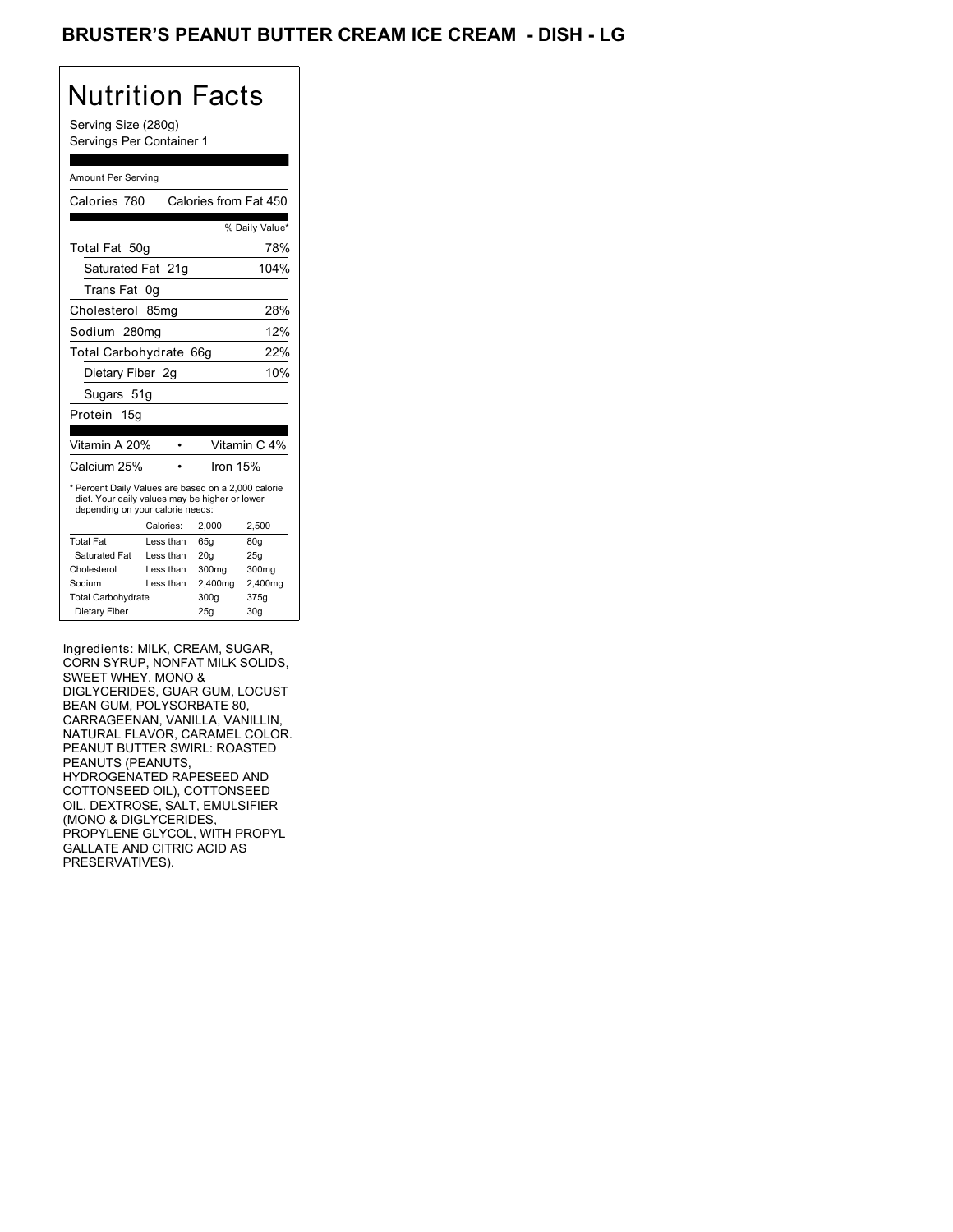### BRUSTER'S PEANUT BUTTER CREAM ICE CREAM - SUGAR CONE - SM

## Nutrition Facts

Serving Size (153g) Servings Per Container 1

#### Amount Per Serving

| Calories 440                                                 | Calories from Fat 230 |
|--------------------------------------------------------------|-----------------------|
|                                                              | % Daily Value*        |
| Total Fat 26g                                                | 39%                   |
| Saturated Fat 10g                                            | 52%                   |
| Trans Fat 0q                                                 |                       |
| Cholesterol 40mg                                             | 14%                   |
| Sodium 160mg                                                 | 7%                    |
| Total Carbohydrate 45g                                       | 15%                   |
| Dietary Fiber 1g                                             | 5%                    |
| Sugars 29g                                                   |                       |
| Protein 8q                                                   |                       |
| Vitamin A 10%                                                | Vitamin C 2%          |
| Calcium 15%                                                  | Iron $10%$            |
| * Percent Daily Values are based on a 2,000 calorie<br>diet. |                       |

Ingredients: MILK, CREAM, SUGAR, CORN SYRUP, NONFAT MILK SOLIDS, SWEET WHEY, MONO & DIGLYCERIDES, GUAR GUM, LOCUST BEAN GUM, POLYSORBATE 80, CARRAGEENAN, VANILLA, VANILLIN, NATURAL FLAVOR, CARAMEL COLOR. PEANUT BUTTER SWIRL: ROASTED PEANUTS (PEANUTS, HYDROGENATED RAPESEED AND COTTONSEED OIL), COTTONSEED OIL, DEXTROSE, SALT, EMULSIFIER (MONO & DIGLYCERIDES, PROPYLENE GLYCOL, WITH PROPYL GALLATE AND CITRIC ACID AS PRESERVATIVES). SUGAR CONE: ENRICHED WHEAT FLOUR (ENRICHED WITH NIACIN, REDUCED IRON, THIAMIN MONONITRATE, RIBOFLAVIN, FOLIC ACID), TAPIOCA FLOUR, SUGAR, VEGETABLE SHORTENING (SOYBEAN AND/OR CANOLA OIL, MODIFIED PALM OIL, SOY LECITHIN, AND/OR PARTIALLY HYDROGENATED SOYBEAN OIL), OAT FIBER AND/OR VEGETABLE FIBER, SALT, CARAMEL COLOR, ARTIFICIAL FLAVOR, SOY LECITHIN.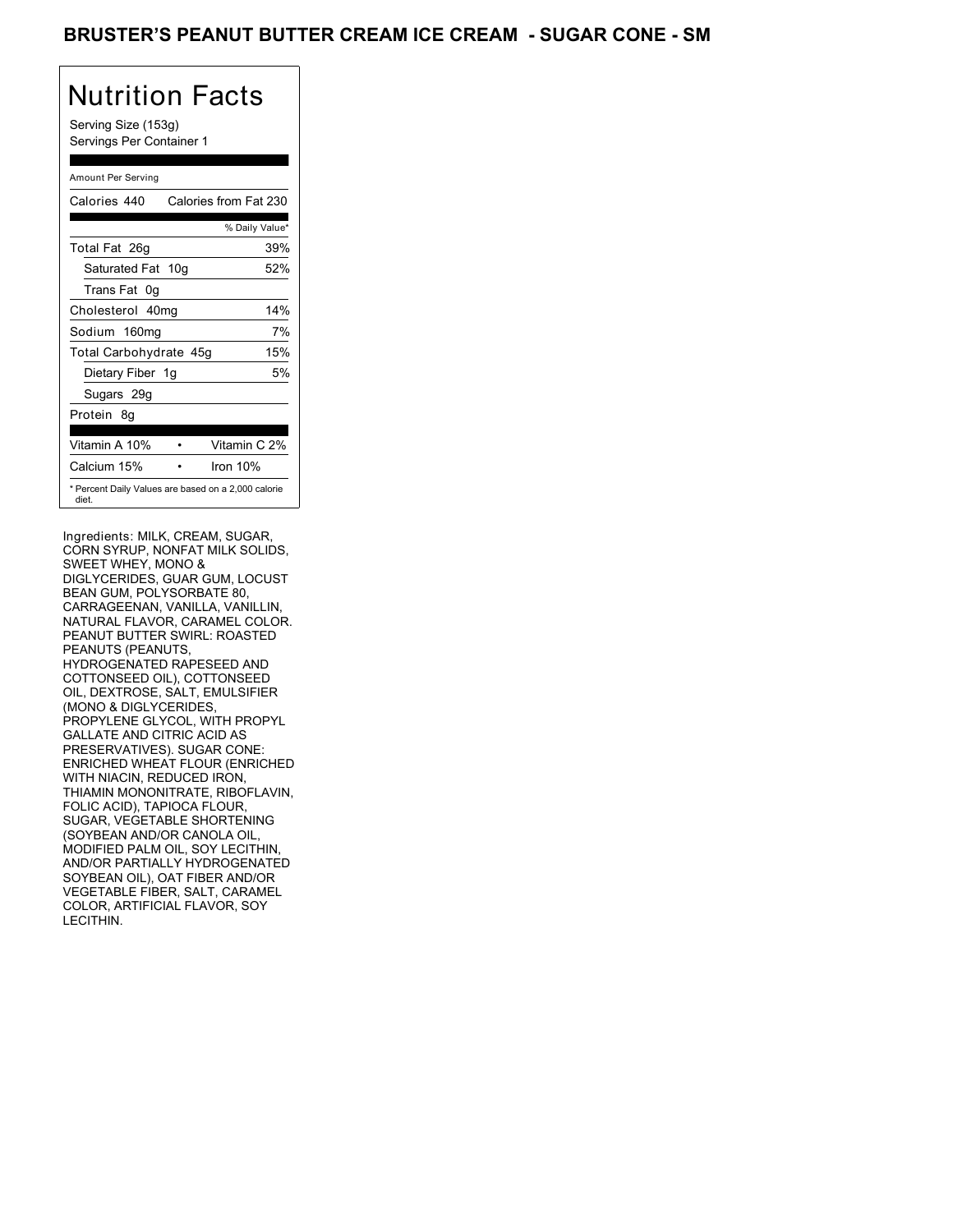### BRUSTER'S PEANUT BUTTER CREAM ICE CREAM - SUGAR CONE - REG

## Nutrition Facts

Serving Size (223g) Servings Per Container 1

#### Amount Per Serving

| Calories 630                                                 | Calories from Fat 340 |
|--------------------------------------------------------------|-----------------------|
|                                                              | % Daily Value*        |
| Total Fat 38g                                                | 59%                   |
| Saturated Fat 16g                                            | 78%                   |
| Trans Fat 0q                                                 |                       |
| Cholesterol 65mg                                             | 21%                   |
| Sodium 230mg                                                 | 9%                    |
| Total Carbohydrate 61g                                       | 20%                   |
| Dietary Fiber 2g                                             | 7%                    |
| Sugars 41g                                                   |                       |
| Protein 12g                                                  |                       |
| Vitamin A 15%                                                | Vitamin C 4%          |
| Calcium 20%                                                  | Iron 15%              |
| * Percent Daily Values are based on a 2,000 calorie<br>diet. |                       |

Ingredients: MILK, CREAM, SUGAR, CORN SYRUP, NONFAT MILK SOLIDS, SWEET WHEY, MONO & DIGLYCERIDES, GUAR GUM, LOCUST BEAN GUM, POLYSORBATE 80, CARRAGEENAN, VANILLA, VANILLIN, NATURAL FLAVOR, CARAMEL COLOR. PEANUT BUTTER SWIRL: ROASTED PEANUTS (PEANUTS, HYDROGENATED RAPESEED AND COTTONSEED OIL), COTTONSEED OIL, DEXTROSE, SALT, EMULSIFIER (MONO & DIGLYCERIDES, PROPYLENE GLYCOL, WITH PROPYL GALLATE AND CITRIC ACID AS PRESERVATIVES). SUGAR CONE: ENRICHED WHEAT FLOUR (ENRICHED WITH NIACIN, REDUCED IRON, THIAMIN MONONITRATE, RIBOFLAVIN, FOLIC ACID), TAPIOCA FLOUR, SUGAR, VEGETABLE SHORTENING (SOYBEAN AND/OR CANOLA OIL, MODIFIED PALM OIL, SOY LECITHIN, AND/OR PARTIALLY HYDROGENATED SOYBEAN OIL), OAT FIBER AND/OR VEGETABLE FIBER, SALT, CARAMEL COLOR, ARTIFICIAL FLAVOR, SOY LECITHIN.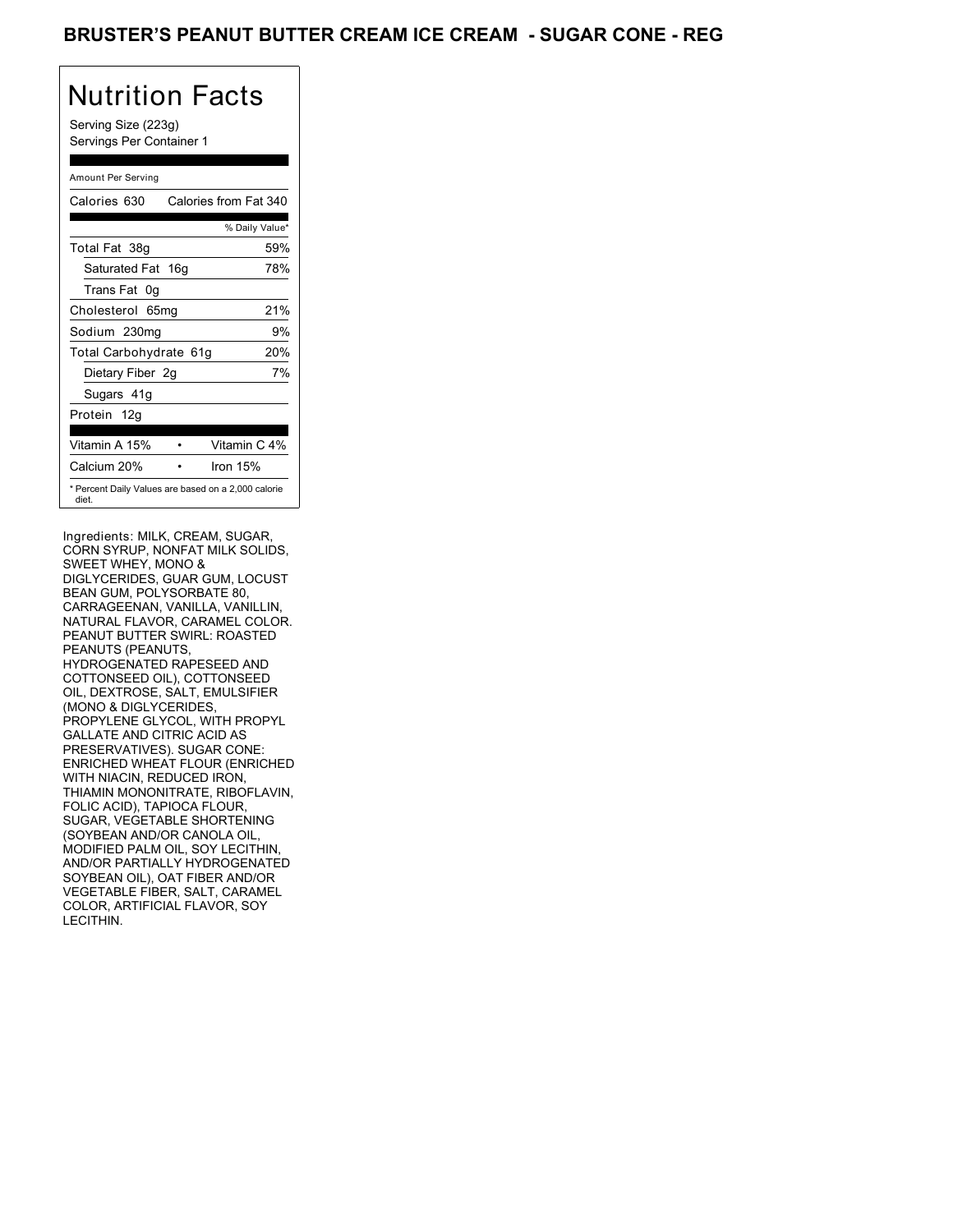### BRUSTER'S PEANUT BUTTER CREAM ICE CREAM - SUGAR CONE - LG

## Nutrition Facts

Serving Size (293g) Servings Per Container 1

#### Amount Per Serving

| Calories 830           | Calories from Fat 460                               |
|------------------------|-----------------------------------------------------|
|                        | % Daily Value*                                      |
| Total Fat 51g          | 78%                                                 |
| Saturated Fat 21g      | 104%                                                |
| Trans Fat 0q           |                                                     |
| Cholesterol 85mg       | 28%                                                 |
| Sodium 300mg           | 12%                                                 |
| Total Carbohydrate 78g | 26%                                                 |
| Dietary Fiber 2g       | 10%                                                 |
| Sugars 54g             |                                                     |
| Protein 15g            |                                                     |
| Vitamin A 20%          | Vitamin C 4%                                        |
| Calcium 30%            | Iron 20%                                            |
| diet.                  | * Percent Daily Values are based on a 2,000 calorie |

Ingredients: MILK, CREAM, SUGAR, CORN SYRUP, NONFAT MILK SOLIDS, SWEET WHEY, MONO & DIGLYCERIDES, GUAR GUM, LOCUST BEAN GUM, POLYSORBATE 80, CARRAGEENAN, VANILLA, VANILLIN, NATURAL FLAVOR, CARAMEL COLOR. PEANUT BUTTER SWIRL: ROASTED PEANUTS (PEANUTS, HYDROGENATED RAPESEED AND COTTONSEED OIL), COTTONSEED OIL, DEXTROSE, SALT, EMULSIFIER (MONO & DIGLYCERIDES, PROPYLENE GLYCOL, WITH PROPYL GALLATE AND CITRIC ACID AS PRESERVATIVES). SUGAR CONE: ENRICHED WHEAT FLOUR (ENRICHED WITH NIACIN, REDUCED IRON, THIAMIN MONONITRATE, RIBOFLAVIN, FOLIC ACID), TAPIOCA FLOUR, SUGAR, VEGETABLE SHORTENING (SOYBEAN AND/OR CANOLA OIL, MODIFIED PALM OIL, SOY LECITHIN, AND/OR PARTIALLY HYDROGENATED SOYBEAN OIL), OAT FIBER AND/OR VEGETABLE FIBER, SALT, CARAMEL COLOR, ARTIFICIAL FLAVOR, SOY LECITHIN.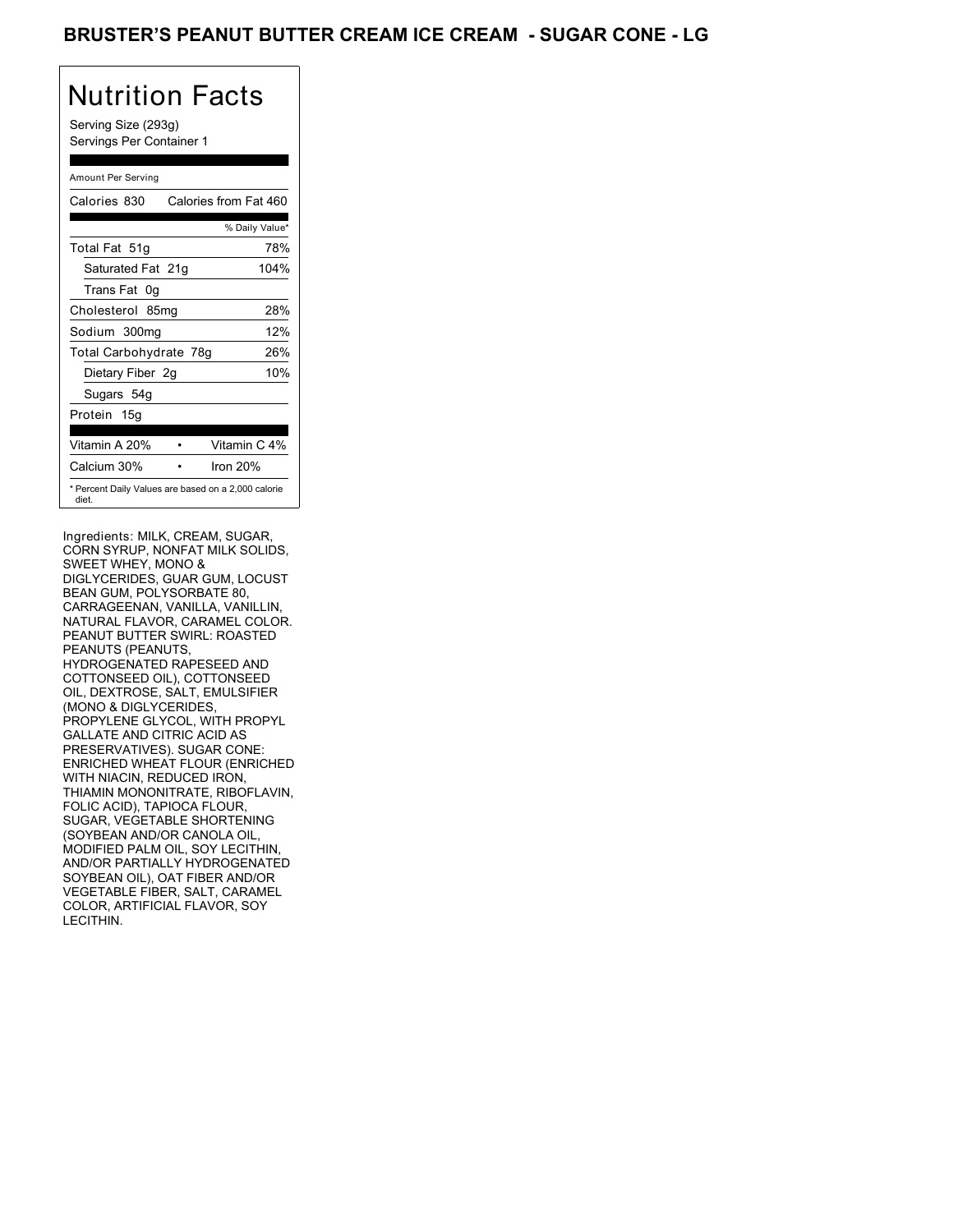### BRUSTER'S PEANUT BUTTER CREAM ICE CREAM - CAKE CONE - SM

## Nutrition Facts

Serving Size (146g) Servings Per Container 1

#### Amount Per Serving

| Calories 410                                                 | Calories from Fat 230 |
|--------------------------------------------------------------|-----------------------|
|                                                              | % Daily Value*        |
| Total Fat 25g                                                | 39%                   |
| Saturated Fat 10g                                            | 52%                   |
| Trans Fat 0q                                                 |                       |
| Cholesterol 40mg                                             | 14%                   |
| Sodium 150mg                                                 | 6%                    |
| Total Carbohydrate 38g                                       | 13%                   |
| Dietary Fiber 1g                                             | 5%                    |
| Sugars 26g                                                   |                       |
| Protein 8q                                                   |                       |
| Vitamin A 10%                                                | Vitamin C 2%          |
| Calcium 15%                                                  | Iron $10%$            |
| * Percent Daily Values are based on a 2,000 calorie<br>diet. |                       |

Ingredients: MILK, CREAM, SUGAR, CORN SYRUP, NONFAT MILK SOLIDS, SWEET WHEY, MONO & DIGLYCERIDES, GUAR GUM, LOCUST BEAN GUM, POLYSORBATE 80, CARRAGEENAN, VANILLA, VANILLIN, NATURAL FLAVOR, CARAMEL COLOR. PEANUT BUTTER SWIRL: ROASTED PEANUTS (PEANUTS, HYDROGENATED RAPESEED AND COTTONSEED OIL), COTTONSEED OIL, DEXTROSE, SALT, EMULSIFIER (MONO & DIGLYCERIDES, PROPYLENE GLYCOL, WITH PROPYL GALLATE AND CITRIC ACID AS PRESERVATIVES). CAKE CONE: ENRICHED WHEAT FLOUR (ENRICHED WITH NIACIN, REDUCED IRON, THIAMIN MONONITRATE, RIBOFLAVIN, FOLIC ACID), TAPIOCA FLOUR, SUGAR, VEGETABLE OIL SHORTENING (SOYBEAN AND/OR CANOLA OIL, MODIFIED PALM OIL, SOY LECITHIN, AND/OR PARTIALLY HYDROGENATED SOYBEAN OIL), LEAVENING (SODIUM BICARBONATE, AMMONIUM BICARBONATE), SALT, NATURAL FLAVOR, ANNATTO (VEGETABLE COLOR).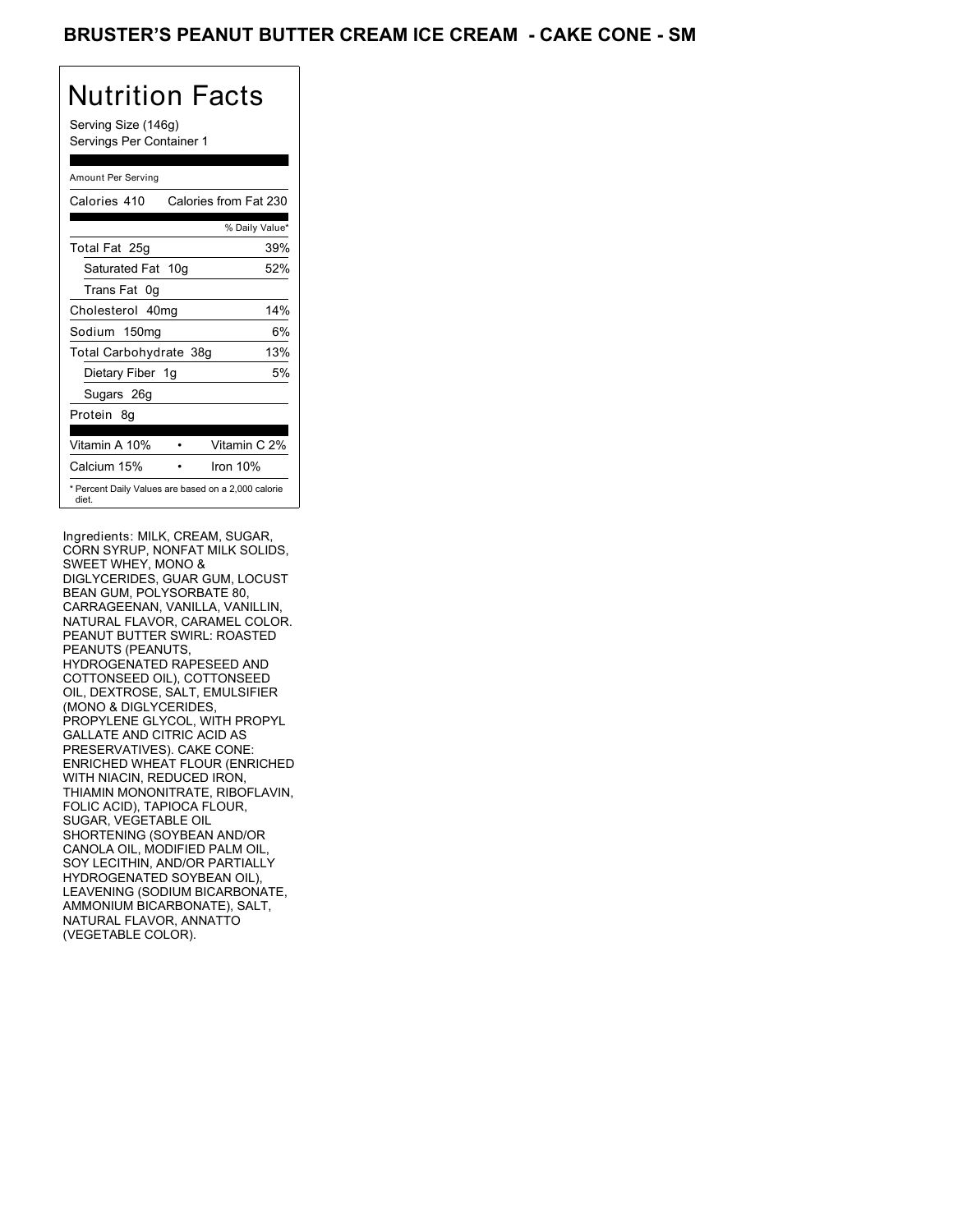### BRUSTER'S PEANUT BUTTER CREAM ICE CREAM - CAKE CONE - REG

## Nutrition Facts

Serving Size (216g) Servings Per Container 1

#### Amount Per Serving

| Calories 610                                                 | Calories from Fat 340 |
|--------------------------------------------------------------|-----------------------|
|                                                              | % Daily Value*        |
| Total Fat 38g                                                | 58%                   |
| Saturated Fat 16g                                            | 78%                   |
| Trans Fat 0q                                                 |                       |
| Cholesterol 65mg                                             | 21%                   |
| Sodium 220mg                                                 | 9%                    |
| Total Carbohydrate 54g                                       | 18%                   |
| Dietary Fiber 2g                                             | 7%                    |
| Sugars 38g                                                   |                       |
| Protein 12g                                                  |                       |
| Vitamin A 15%                                                | Vitamin C 4%          |
| Calcium 20%                                                  | Iron $15%$            |
| * Percent Daily Values are based on a 2,000 calorie<br>diet. |                       |

Ingredients: MILK, CREAM, SUGAR, CORN SYRUP, NONFAT MILK SOLIDS, SWEET WHEY, MONO & DIGLYCERIDES, GUAR GUM, LOCUST BEAN GUM, POLYSORBATE 80, CARRAGEENAN, VANILLA, VANILLIN, NATURAL FLAVOR, CARAMEL COLOR. PEANUT BUTTER SWIRL: ROASTED PEANUTS (PEANUTS, HYDROGENATED RAPESEED AND COTTONSEED OIL), COTTONSEED OIL, DEXTROSE, SALT, EMULSIFIER (MONO & DIGLYCERIDES, PROPYLENE GLYCOL, WITH PROPYL GALLATE AND CITRIC ACID AS PRESERVATIVES). CAKE CONE: ENRICHED WHEAT FLOUR (ENRICHED WITH NIACIN, REDUCED IRON, THIAMIN MONONITRATE, RIBOFLAVIN, FOLIC ACID), TAPIOCA FLOUR, SUGAR, VEGETABLE OIL SHORTENING (SOYBEAN AND/OR CANOLA OIL, MODIFIED PALM OIL, SOY LECITHIN, AND/OR PARTIALLY HYDROGENATED SOYBEAN OIL), LEAVENING (SODIUM BICARBONATE, AMMONIUM BICARBONATE), SALT, NATURAL FLAVOR, ANNATTO (VEGETABLE COLOR).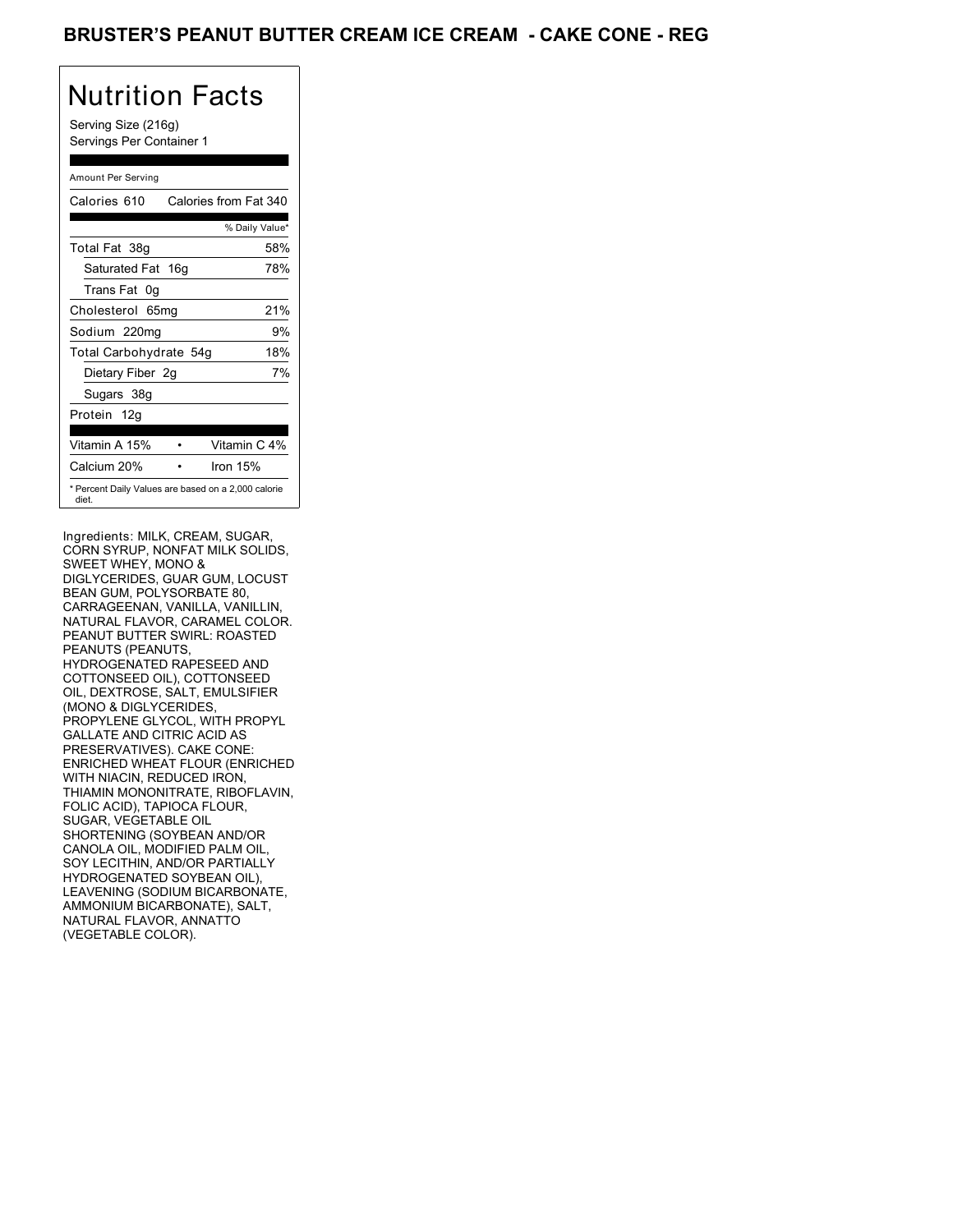### BRUSTER'S PEANUT BUTTER CREAM ICE CREAM - CAKE CONE - LG

## Nutrition Facts

Serving Size (286g) Servings Per Container 1

#### Amount Per Serving

| Calories 800           | Calories from Fat 460                               |
|------------------------|-----------------------------------------------------|
|                        | % Daily Value*                                      |
| Total Fat 51g          | 78%                                                 |
| Saturated Fat 21g      | 104%                                                |
| Trans Fat 0q           |                                                     |
| Cholesterol 85mg       | 28%                                                 |
| Sodium 290mg           | 12%                                                 |
| Total Carbohydrate 71g | 24%                                                 |
| Dietary Fiber 2g       | 10%                                                 |
| Sugars 51g             |                                                     |
| Protein 15g            |                                                     |
| Vitamin A 20%          | Vitamin C 4%                                        |
| Calcium 25%            | Iron 20%                                            |
| diet.                  | * Percent Daily Values are based on a 2,000 calorie |

Ingredients: MILK, CREAM, SUGAR, CORN SYRUP, NONFAT MILK SOLIDS, SWEET WHEY, MONO & DIGLYCERIDES, GUAR GUM, LOCUST BEAN GUM, POLYSORBATE 80, CARRAGEENAN, VANILLA, VANILLIN, NATURAL FLAVOR, CARAMEL COLOR. PEANUT BUTTER SWIRL: ROASTED PEANUTS (PEANUTS, HYDROGENATED RAPESEED AND COTTONSEED OIL), COTTONSEED OIL, DEXTROSE, SALT, EMULSIFIER (MONO & DIGLYCERIDES, PROPYLENE GLYCOL, WITH PROPYL GALLATE AND CITRIC ACID AS PRESERVATIVES). CAKE CONE: ENRICHED WHEAT FLOUR (ENRICHED WITH NIACIN, REDUCED IRON, THIAMIN MONONITRATE, RIBOFLAVIN, FOLIC ACID), TAPIOCA FLOUR, SUGAR, VEGETABLE OIL SHORTENING (SOYBEAN AND/OR CANOLA OIL, MODIFIED PALM OIL, SOY LECITHIN, AND/OR PARTIALLY HYDROGENATED SOYBEAN OIL), LEAVENING (SODIUM BICARBONATE, AMMONIUM BICARBONATE), SALT, NATURAL FLAVOR, ANNATTO (VEGETABLE COLOR).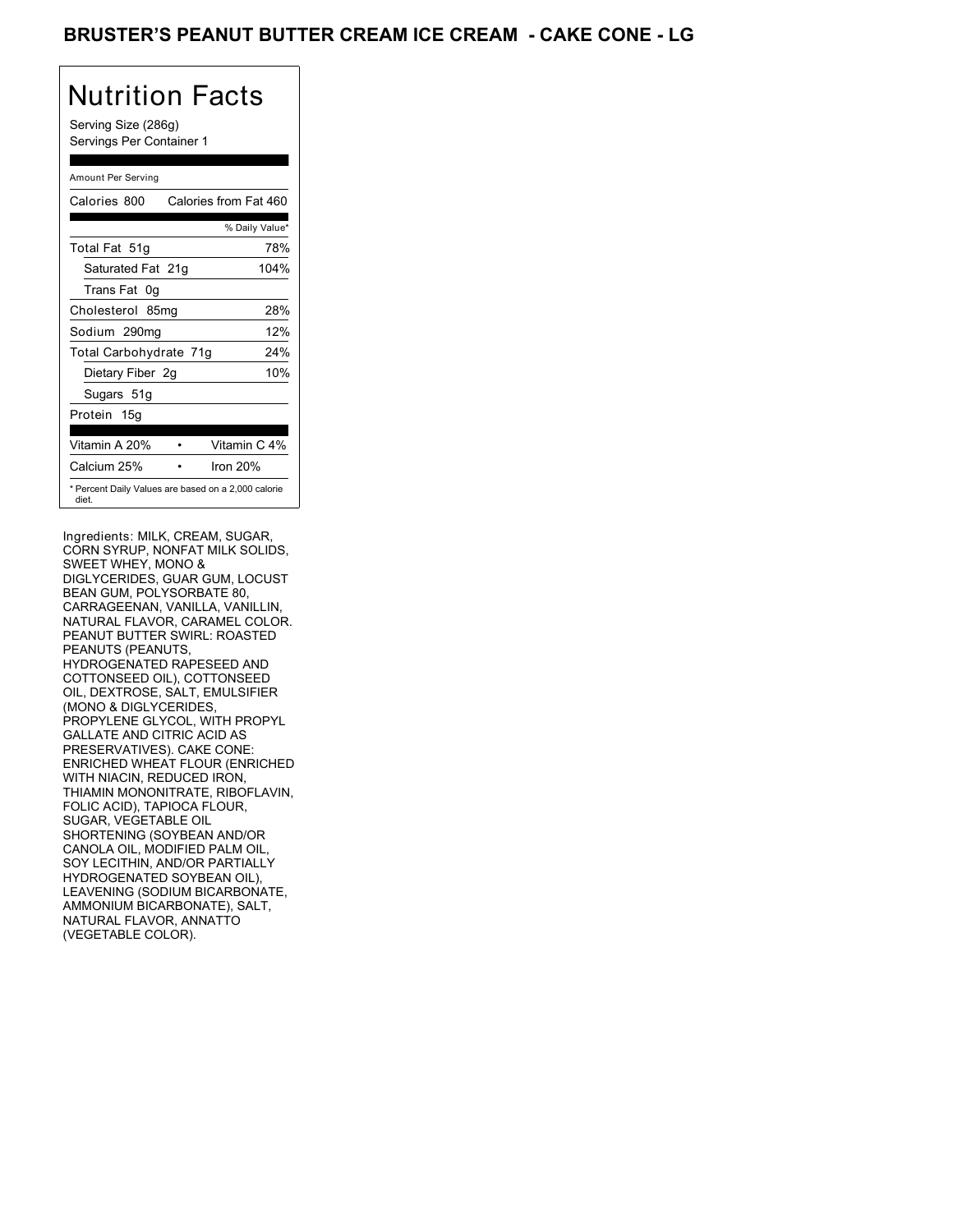### BRUSTER'S PEANUT BUTTER CREAM ICE CREAM - WAFFLE CONE - SM

## Nutrition Facts

Serving Size (170g) Servings Per Container 1

#### Amount Per Serving

| Calories 510                                                 | Calories from Fat 260 |
|--------------------------------------------------------------|-----------------------|
|                                                              | % Daily Value*        |
| Total Fat 28g                                                | 44%                   |
| Saturated Fat 11g                                            | 56%                   |
| Trans Fat 0q                                                 |                       |
| Cholesterol 50mg                                             | 17%                   |
| Sodium 140mg                                                 | 6%                    |
| Total Carbohydrate 56g                                       | 19%                   |
| Dietary Fiber 1g                                             | 5%                    |
| Sugars 36g                                                   |                       |
| Protein 9q                                                   |                       |
| Vitamin A 10%                                                | Vitamin C 2%          |
| Calcium 15%                                                  | Iron $10%$            |
| * Percent Daily Values are based on a 2,000 calorie<br>diet. |                       |

Ingredients: MILK, CREAM, SUGAR, CORN SYRUP, NONFAT MILK SOLIDS, SWEET WHEY, MONO & DIGLYCERIDES, GUAR GUM, LOCUST BEAN GUM, POLYSORBATE 80, CARRAGEENAN, VANILLA, VANILLIN, NATURAL FLAVOR, CARAMEL COLOR. PEANUT BUTTER SWIRL: ROASTED PEANUTS (PEANUTS, HYDROGENATED RAPESEED AND COTTONSEED OIL), COTTONSEED OIL, DEXTROSE, SALT, EMULSIFIER (MONO & DIGLYCERIDES, PROPYLENE GLYCOL, WITH PROPYL GALLATE AND CITRIC ACID AS PRESERVATIVES). WAFFLE CONE: ENRICHED BLEACHED WHEAT FLOUR (ENRICHED WITH NIACIN, REDUCED IRON, THIAMIN MONONITRATE, RIBOFLAVIN, FOLIC ACID), SUGAR, VEGETABLE SHORTENING (PARTIALLY HYDROGENATED SOYBEAN AND COTTONSEED OILS), WHOLE EGG, ARTIFICIAL FLAVOR (INCLUDING MALTODEXTRIN, MODIFIED CORNSTARCH, BUTTER, BUTTERMILK), DEXTROSE, SOY LECITHIN, ARTIFICIAL VANILLA FLAVOR.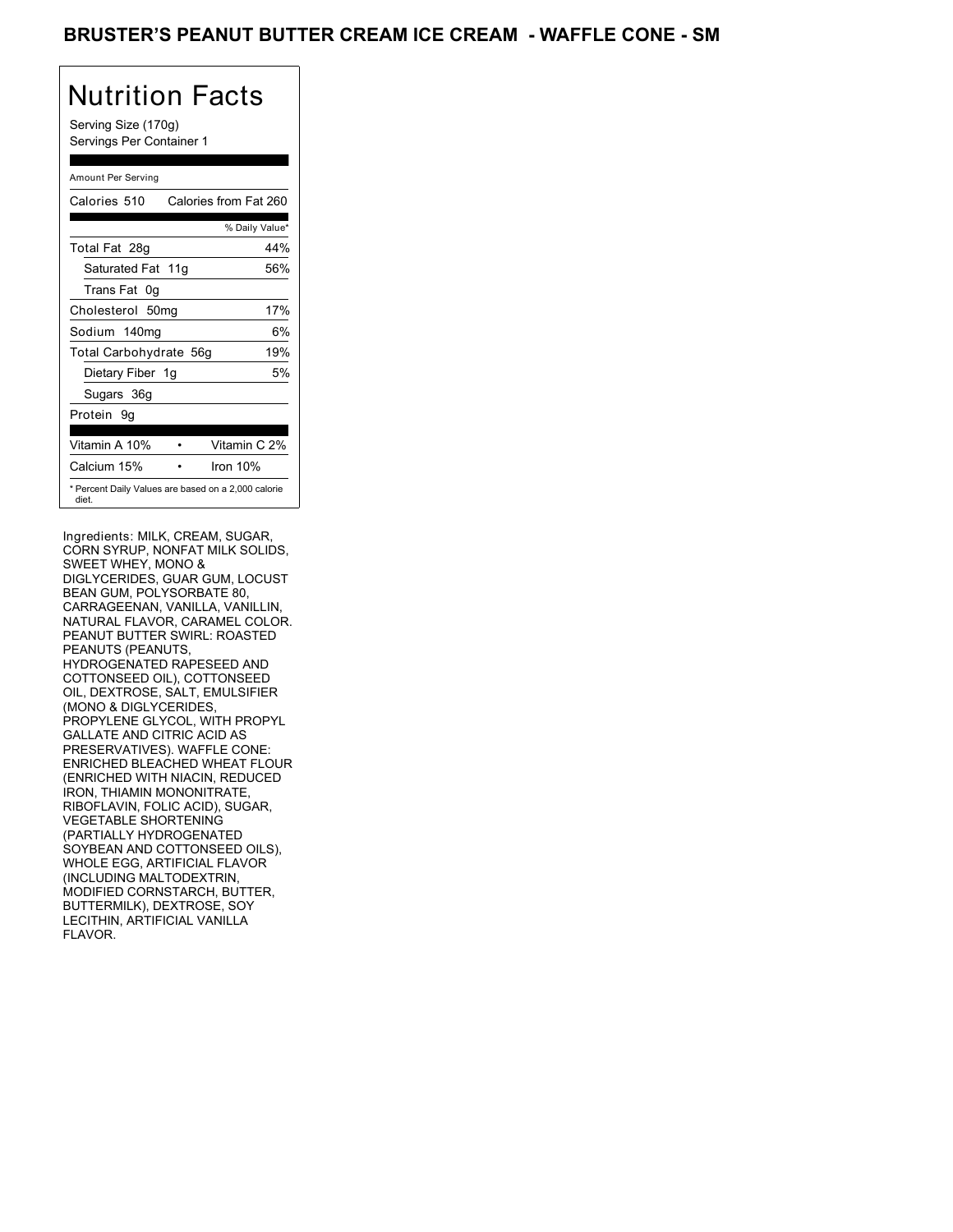### BRUSTER'S PEANUT BUTTER CREAM ICE CREAM - WAFFLE CONE - REG

## Nutrition Facts

Serving Size (240g) Servings Per Container 1

#### Amount Per Serving

| Calories 710           | Calories from Fat 370                               |
|------------------------|-----------------------------------------------------|
|                        | % Daily Value*                                      |
| Total Fat 41q          | 63%                                                 |
| Saturated Fat 16g      | 82%                                                 |
| Trans Fat 0q           |                                                     |
| Cholesterol 70mg       | 24%                                                 |
| Sodium 210mg           | 9%                                                  |
| Total Carbohydrate 72g | 24%                                                 |
| Dietary Fiber 2g       | 7%                                                  |
| Sugars 49g             |                                                     |
| Protein 13g            |                                                     |
|                        |                                                     |
| Vitamin A 15%          | Vitamin C 4%                                        |
| Calcium 20%            | Iron $15%$                                          |
| diet.                  | * Percent Daily Values are based on a 2,000 calorie |

Ingredients: MILK, CREAM, SUGAR, CORN SYRUP, NONFAT MILK SOLIDS, SWEET WHEY, MONO & DIGLYCERIDES, GUAR GUM, LOCUST BEAN GUM, POLYSORBATE 80, CARRAGEENAN, VANILLA, VANILLIN, NATURAL FLAVOR, CARAMEL COLOR. PEANUT BUTTER SWIRL: ROASTED PEANUTS (PEANUTS, HYDROGENATED RAPESEED AND COTTONSEED OIL), COTTONSEED OIL, DEXTROSE, SALT, EMULSIFIER (MONO & DIGLYCERIDES, PROPYLENE GLYCOL, WITH PROPYL GALLATE AND CITRIC ACID AS PRESERVATIVES). WAFFLE CONE: ENRICHED BLEACHED WHEAT FLOUR (ENRICHED WITH NIACIN, REDUCED IRON, THIAMIN MONONITRATE, RIBOFLAVIN, FOLIC ACID), SUGAR, VEGETABLE SHORTENING (PARTIALLY HYDROGENATED SOYBEAN AND COTTONSEED OILS), WHOLE EGG, ARTIFICIAL FLAVOR (INCLUDING MALTODEXTRIN, MODIFIED CORNSTARCH, BUTTER, BUTTERMILK), DEXTROSE, SOY LECITHIN, ARTIFICIAL VANILLA FLAVOR.